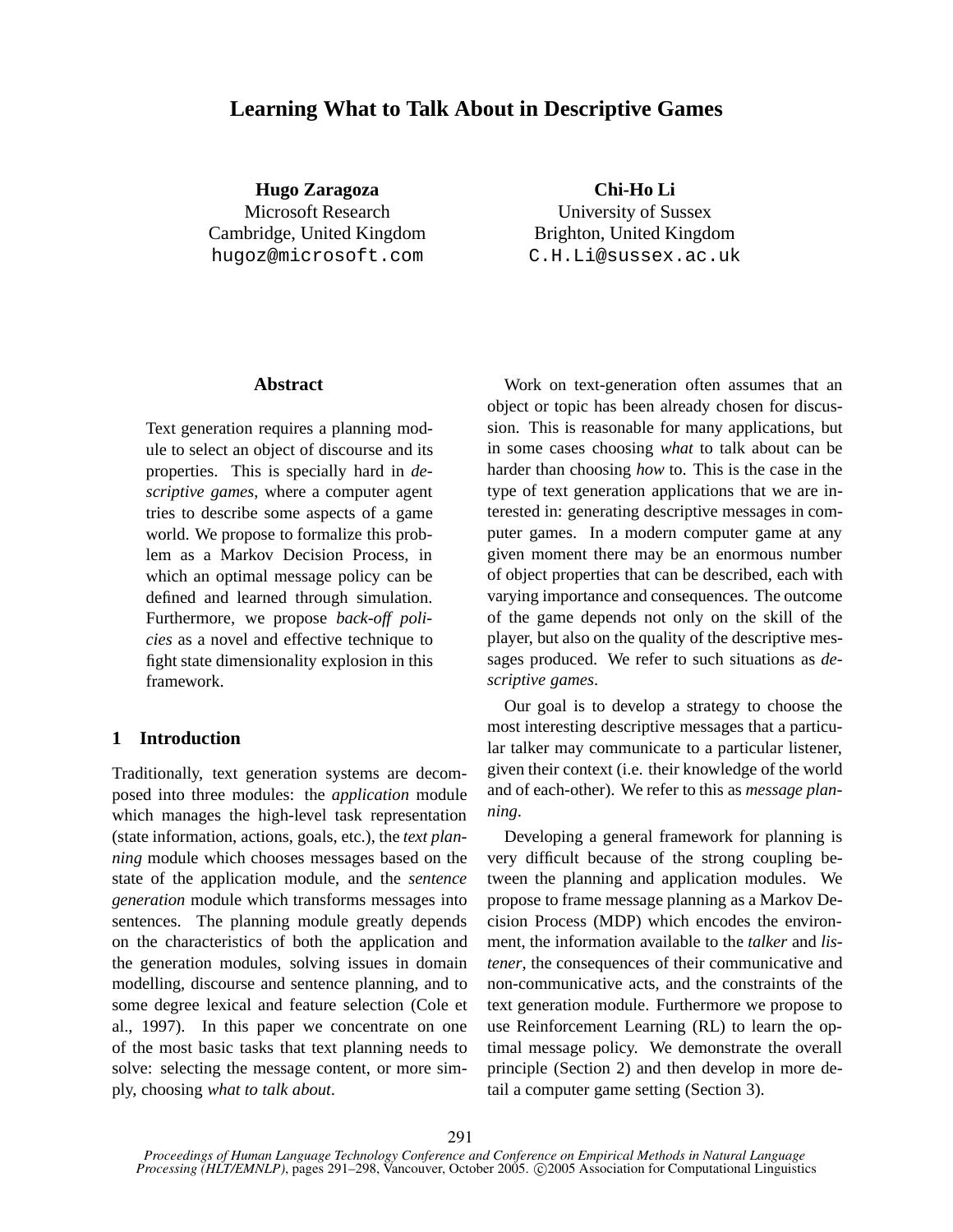One of the main weaknesses of RL is the problem of state dimensionality explosion. This problem is specially acute in message planning, since in typical situations there can be hundreds of thousands of potential messages. At the same time, the domain is highly structured. We propose to exploit this structure using a form of the back-off smoothing principle on the state space (Section 4).

# **1.1 Related Work**

Our problem setting can be seen as a generalisation of the *content selection* problem in the generation of referring expressions in NLG. In the standard setting of this problem (see for example (van Deemter and Krahmer, to appear)) an algorithm needs to select the *distinguishing description* of an object in a scene. This description can be seen as a subset of scene properties which i) uniquely identifies a given target object, and ii) is optimal in some sense (minimal, psychologically plausible, etc.) van Deemter and Krahmer show that most content selection algorithms can be described as different cost functions over a particular graph representation of the scene. Minimising the cost of a subgraph leads to a distinguishing description.

Some aspects of our work generalise that of content selection: i) we consider the target object is unknown, ii) we consider scenes (i.e. world states) that are *dynamic* (i.e. they change over time) and *reactive* (i.e. utterances change the world), and iii) we consider listeners that have partial knowledge of the scene. This has important consequences. For example, the cost of a description cannot be directly evaluated; instead, we must *play the game*, that is, generate utterances and observe the rewards obtained over time. Also identical word-states may lead to different optimal messages, depending on the listener's partial knowledge. Other aspects of our work are very simplistic compared to current work in content selection, for example with respect to the use of negation and of properties that are boolean, relative or graded (van Deemter and Krahmer, to appear). We hope to incorporate these ideas into our work soon.

Probabilistic dialogue policies have been previously proposed for spoken dialogue systems (SDS) (see for example (Singh et al., 2002; Williams et al., 2005) and references therein). However, work in SDS focus mainly on coping with the noise and uncertainty resulting from speech recognition and sentence parsing. In this context MDPs are used to infer features and plan communicative strategies (modality, confusion, initiative, etc.) In our work we do not need to deal with uncertainty or parsing; our main concern is in the selection of the message content. In this sense our work is closer to (Henderson et al., 2005), where RL is used to train a SDS with very many states encoding message content.

Finally, with respect to the state-explosion problem in RL, related work can be found in the areas of multi-task learning and robot motion planning (Dietterich, 2000, and references therein). In these works the main concern is identifying the features that are relevant to specific sub-tasks, so that robots may learn multiple loosely-coupled tasks without incurring state-explosion. (Henderson et al., 2005) also addresses this problem in the context of SDS and proposes a semi-supervised solution. Our approach is related to these works, but it is different in that we assume that the feature structure is known in advance and has a very particular form amenable to a form of back-off regularisation.

# **2 Message planning**

Let us consider an environment comprising a world with some objects and some agents, and some dynamics that govern their interaction. Agents can observe and memorize certain things about the world, can carry out actions and communicate with other agents. As they do so, they are rewarded or punished by the environment (e.g. if they find food, if the complete some goal, if they run out of energy, etc.)

The agents' actions are governed by a *policy*. We will consider separately the *physical action policy*  $(\pi)$ , which decides which physical action to take given the state of the agent, and the *message action policy*  $(\mu)$ , which decides when to communicate, to whom, and what about. Our main concern in this paper will be to learn an optimal  $\mu$ . Before we define this goal more precisely, we will introduce some notation.

A *property* is a set of *attribute-value pairs*. An *object* is a set of properties, with (at least) attributes Type and Location. A *domain* is a set of objects. Fur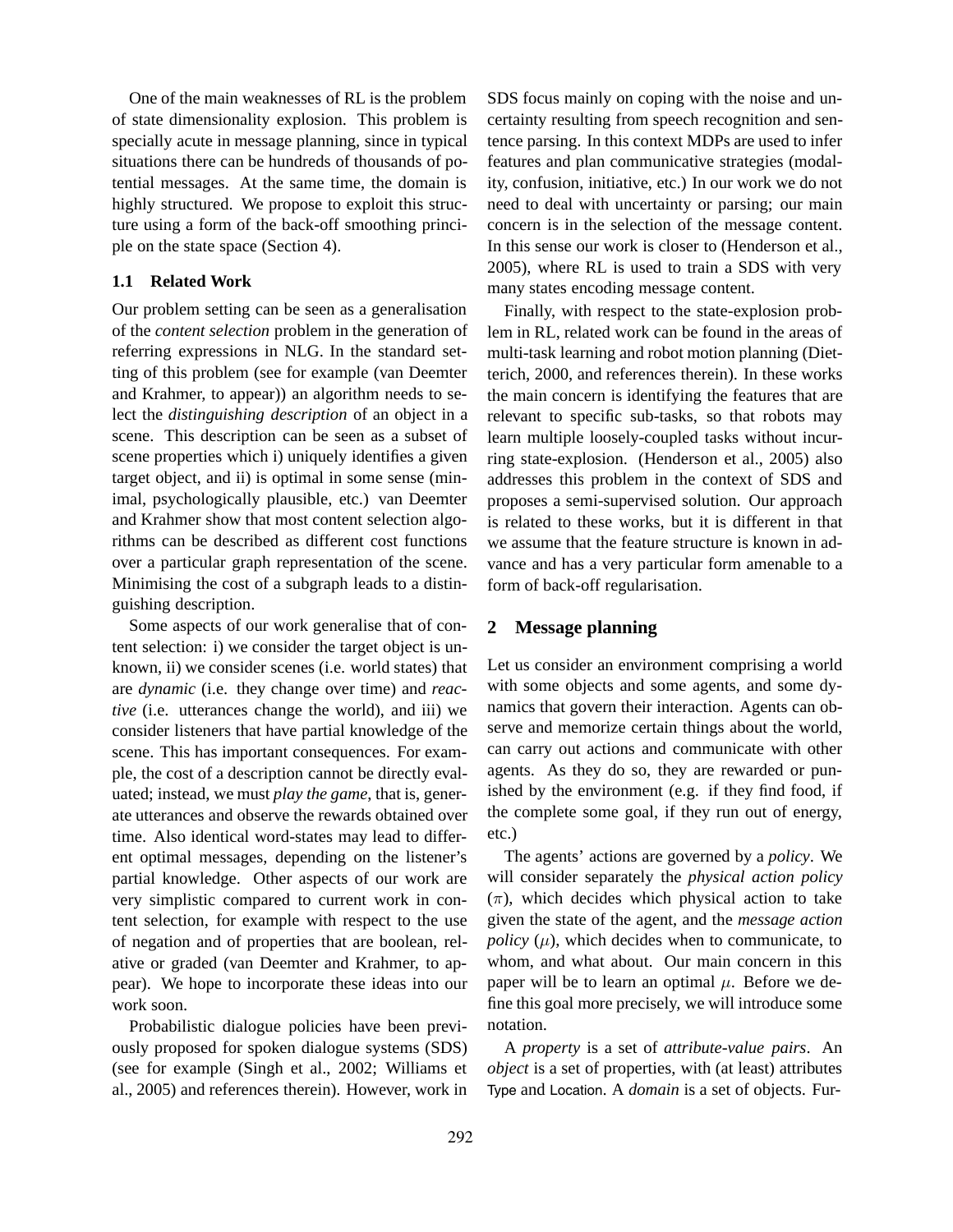thermore, we say that  $s'$  is a *sub-domain* of s if  $s'$  can be obtained by deleting property–value pairs from s (while enforcing the condition that remaining objects must have Type and Location).  $\mathsf{Sub}(s)$  is the set containing s, all sub-domains of s, and the empty domain ∅.

A *world state* can be represented as a domain, noted  $s_W$ . Any partial view of the world state can also be represented as a domain  $s \in Sub(s_W)$ . Similarly the content of any descriptive message about the world, noted  $m$ , can be represented as a partial view of it. An *agent* is the tuple:

$$
A:=\Big(s_A,\pi_A,\,\{\mu_{AA'},s_{AA'}\}_{A'\neq A}\Big)
$$

- $s_A \in Sub(s_W)$ : knowledge that A has about the state of the world.
- $s_{AA'} \in Sub(s_A \cap s'_A)$ : knowledge that A has about the knowledge that A' has about the has about the knowledge that  $A'$  has about the world.
- $\pi_a := P(c|s_A)$  is the action policy of A, and c is a physical action.
- $\mu_{AA'} := P(m \in \mathcal{M}(s_A) | s_A, s_{AA'} )$  is the message policy of  $A$  for sending messages to  $A'$ , and  $\mathcal{M}(s_A)$  are all valid messages at state  $s_A$ (discussed in Section 2.3).

When an agent  $A$  decides to send a message to  $A'$ , it can use its knowledge of  $A'$  to choose messages effectively. For example, A will prefer to describe things that it knows  $A'$  does not know (i.e. not in  $s_{AA'}$ ). This is the reason why the message policy  $\mu_A$  depends on both  $s_A$  and  $s_{AA'}$ . After a message is sent (i.e. realised and uttered) the agent's will update their knowledge states  $s_{A'}$ ,  $s_{A'A}$  and  $s_{AA'}$ .

The question that we address in this paper is that of *learning an optimal message policy*  $\mu_{AA'}$ .

# **2.1 Talker's Markov Decision Process**

We are going to formalize this problem as a standard Markov Decision Process (MDP). In general a MDP (Sutton and Barto, 1998) is defined over some set of states  $S := \{s_i\}_{i=1..K}$  and actions associated to every state,  $\mathcal{A}(s_i) := \{a_{ij}\}_{j=1..N_i}$ . The enviror-<br>rounnent is governed by the state transition function ronment is governed by the state transition function  $\mathcal{P}_{ss'}^{a} := P(s'|s,a)$ . A policy determines the likeli-<br>hood of actions at a given state:  $\pi(s) := P(a|s)$ . At hood of actions at a given state:  $\pi(s) := P(a|s)$ . At each state transition a reward is generated from the reward function  $\mathcal{R}_{ss'}^a := E\{r|s, s', a\}.$ <br>MDPs allow us to define and find.

MDPs allow us to define and find *optimal policies* which maximise the expected reward. Classical MDPs assume that the different functions introduced above are known and have some tractable analytical form. Reinforcement Learning (RL) in as extension of MDPs in which the environment function  $\mathcal{P}_{ss'}^{a}$  is unknown or complex, and so the optimal policy needs to be learned online by directly interacting with the environment. There exist a number of algorithms to solve a RL problem, such as Q-Learning or SARSA (Sutton and Barto, 1998).

We can use a MDP to describe a full descriptive game, in which several agents interact with the world and communicate with each-other. To do so we would need to consider composite states containing  $s_W$ ,  $\{s_A\}_A$ , and  $\{ \{s_{AA'}\}_{A'\neq A} \}$  $\sum_{A}$ . Similarly, we need to consider composite policies containing  $\{\pi_A\}_A$  and  $\{(\mu_{AA'})_{A'\neq A}\}$  $A_1$ . Finally, we would consider the many constrains in this model; for example: only physical actions affect the state of the world, only message actions affect believes, and only believe states can affect the choice of the agent's actions.

MDPs provide us with a principled way to deal with these elements and their relationships. However, dealing with the most general case results in models that are very cumbersome and which hide the conceptual simplicity of our approach. For this reason, we will limit ourselves in this paper to one of the simplest communication cases of interest: a single all-knowing talker, and a single listener completely observed by the talker. We will discuss later how this can be generalized.

### **2.2 The** *Talking God* **Setting**

In the simplest case, an all-knowing agent  $A_0$  sits in the background, without taking any physical actions, and uses its message policy  $(\mu_{01})$  to send messages to a *listener* agent  $A_1$ . The listener agent cannot talk back, but can interact with the environment using its physical action policy  $\pi_1$ . Rewards obtained by  $A_1$  are shared by both agents. We refer to this setting as the *talking God* setting. Examples of such situations are common in games, for example when a computer character talks to its (computer) team-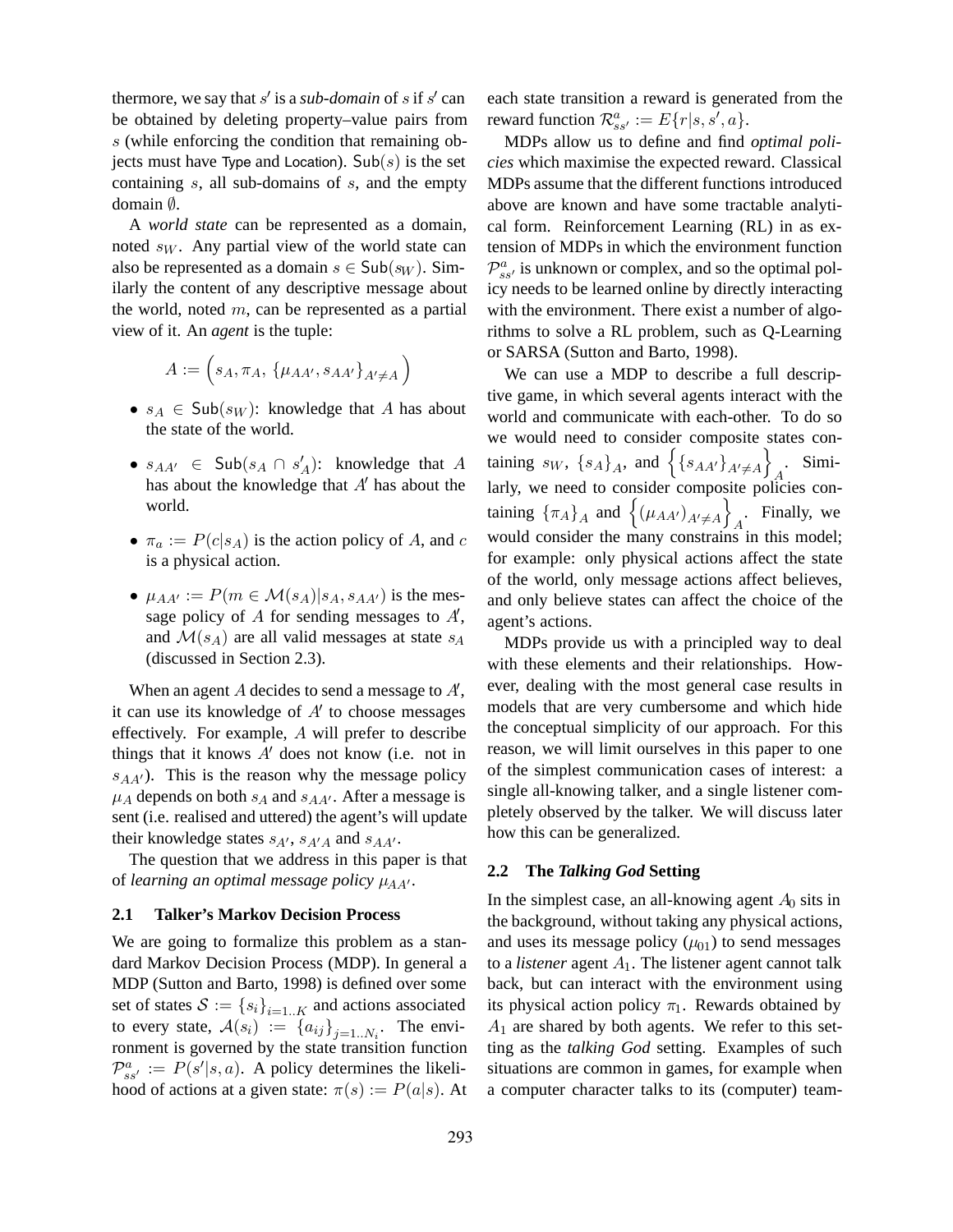

Figure 1: *Talking God* MDP.

mates, or when a mother-ship with full information of the ground sends a small simple robot to do a task. Another example would be that of a teacher talking to a learner, except that the teacher may not have full information of the learners head!

Since the talker is all-knowing, it follows that  $s_0 = s_W$  and  $s_{01} = s_1$ . Furthermore, since the talker does not take physical actions,  $\pi_0$  does not need to be defined. Similarly, since the listener does not talk we do not need to define  $\mu_{10}$  or  $s_{10}$ . This case is depicted in Figure 1 as a graphical model. By grouping states and actions (dotted lines) we can see that this is can be modelled as a standard MDP. If all the probability distributions are known analytically, or if they can be sampled, optimal physical and message policies can be learnt (thick arrows).

Several generalizations of this model are possible. A straight forward generalization is to consider more than one listener agent. We can then choose to learn a single policy for all, or individual policies for each agent.

A second way to generalize the setting is to make the listeners mind only partially observable to the talker. In this case the talker continues to know the entire world  $(s_0 = s_W)$ , but does not know exactly what the listener knows  $(s_{01} \neq s_0)$ . This is more realistic in situations in which the listener cannot *talk back* to the talker, or in which the talkers mind is not observable. However, to model this we need a partially observable MDP (POMDP). Solving POMDPS is much harder than solving MDPs, but there have been models proposed for dialogue management (Williams et al., 2005).

In the more general case, the talker would have partial knowledge of the world and of the listener, and would itself act. In that case all agents are equal and can communicate as they evolve in the environment. The other agents minds are not directly observable, but we obtain information about them from their actions and their messages. This can all be in principle modelled by POMDPs in a straightforward manner, although solving these models is more involved. We are currently working towards doing so.

Finally, we note that all the above cases have dealt with worlds in which objects are static (i.e. information does not become obsolete), agents do not gain or communicate erroneous information, and communication itself is non-ambiguous and lossless. This is a realistic scenario for text generation, and for communication between computer agents in games, but it is far removed from the spoken dialogue setting.

#### **2.3 Generation Module and Valid Messages**

Generating descriptive sentences of domains can be done in a number of ways, from template to featurebased systems (Cole et al., 1997). Our framework does not depend on a particular choice of generation module, and so we do not need to discuss this module. However, our message policy is not decoupled of the generation module; indeed, it would not make sense to develop a planning module which plans messages that cannot be realised! In our framework, the generation module is seen simply as a fixed and known *filter* over all possible the messages.

We formalize this by representing an agent's generation module as a function  $\Gamma_A(m)$  mapping a message m to a NL sentence, or to  $\emptyset$  if the module cannot fully realise  $m$ . The set of available messages to an agent A in state  $s_A$  is therefore:  $\mathcal{M}(s_A) :=$  ${m \mid m \in Sub(s_A), \Gamma_A(m) \neq \emptyset}.$ 

## **3 A Simple Game Example**

In this section we will use a simple computer game to demonstrate how the proposed framework can be used to learn message policies.

The game evolves in a grid-world. A mothership sends a *scout*, which will try to move from its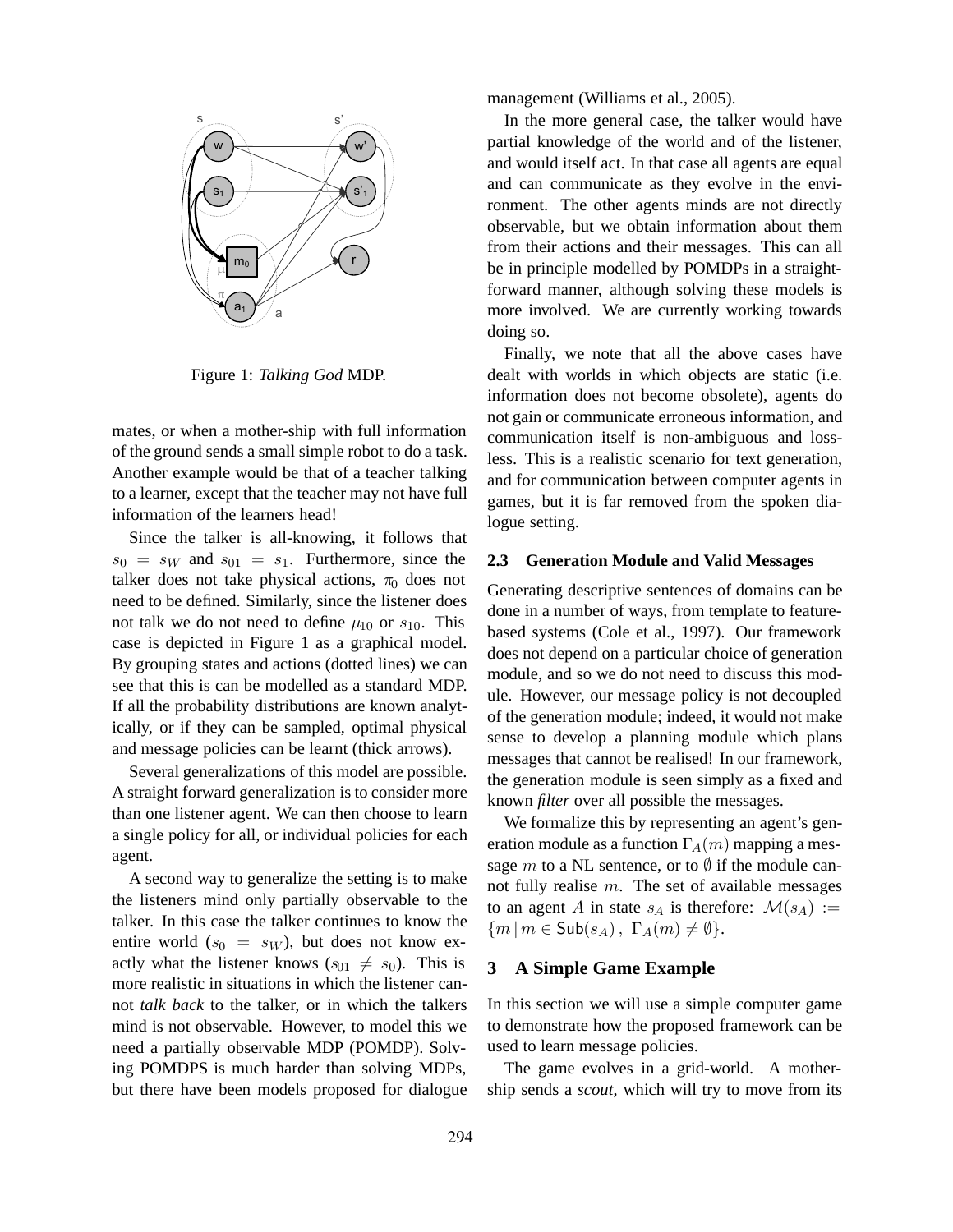

Figure 2: Example of a Simple Game Board.

starting position (top left corner) to a target (bottom right). There are two types of objects on the board, Type := {bomb, tree}, with a property Size := {big, small} in addition of Location. If a scout attempts to move into a big tree, the move is blocked; small trees have no effect. If a scout moves into a bomb the scout is destroyed and a new one is created at the starting position. Before every step the mother-ship may send a message to the scout. Then the scout moves one step (horizontal or vertical) towards the target choosing the shortest path which avoids hazards known by the scout (the A\* algorithm is used for this). Initially scouts have no knowledge of the objects in the world; they gain this knowledge by stepping into objects or by receiving information from the mother-ship.

This is an instance of the talking god model discussed previously. The scout is the listener agent  $(A_1)$ , and the mother-ship the talker  $(A_0)$ . The scouts action policy  $\pi_1$  is fixed (as described above), but we need to learn the message policy  $\mu_{01}$ .

Rewards are associated with the results of physical actions: a high positive reward (1000) is assigned to reaching the destination, a large negative reward (-100) to stepping in a bomb, a medium negative reward (-10) to being blocked by a big tree, a small negative reward to every step (-1). Furthermore, sending a message has a small negative reward proportional to the number of attributes mentioned in the message (-2 per attribute, to discourage the talker from sending useless information). The message  $\emptyset$  is given zero cost; this is done in order to



Figure 3: Simple Game Learning Results

| <b>State</b>            | <b>Best Action Learnt</b>           |
|-------------------------|-------------------------------------|
|                         | (and possible sentence realisation) |
| $\{$ Tree-Big-Left $\}$ |                                     |
|                         | -SILENCE-                           |
| {BOMB-BIG-FRONT}        | <b>BOMB-FRONT</b>                   |
|                         | There is a bomb in front of you     |
|                         |                                     |
| TREE-SMALL-LEFT,        | TREE-BIG-RIGHT                      |
| TREE-BIG-RIGHT }        | There is a big tree to your right   |
| <b>BOMB-BIG-FRONT,</b>  |                                     |
| BOMB-SMALL-LEFT.        | TREE-BIG-RIGHT                      |
| TREE-BIG-RIGHT,         | There is a big tree to your right   |
| TREE-SMALL-BACK }       |                                     |

Table 1: Examples of learnt actions.

learn when *not* to talk.

Learning is done as follows. We designed five maps of  $11 \times 11$  cells, each with approximately 15 bombs and 20 trees of varying sizes placed in strategic locations to make the scouts task difficult (one of these maps is depicted in Figure 2; an A\* path without any knowledge and one with full knowledge of the board are shown as dotted and dashed arrows respectively). A training epoch consists of randomly drawing one of these maps and running a single game until completion. The SARSA algorithm is used to learn the message policy, with  $\epsilon = 0.1$ <br>and  $\alpha = 0.9$ . The states gy and  $\epsilon_1$  are encoded and  $\gamma = 0.9$ . The states s<sub>W</sub> and s<sub>1</sub> are encoded to represent the location of objects surrounding the scout, relative to its direction (i.e. objects directly in front of the agent always receive the same location value). To speed up training, we only consider the 8 cells adjacent to the agent.

Figure 3 shows the results of these experiments. For comparison, we note that completing the game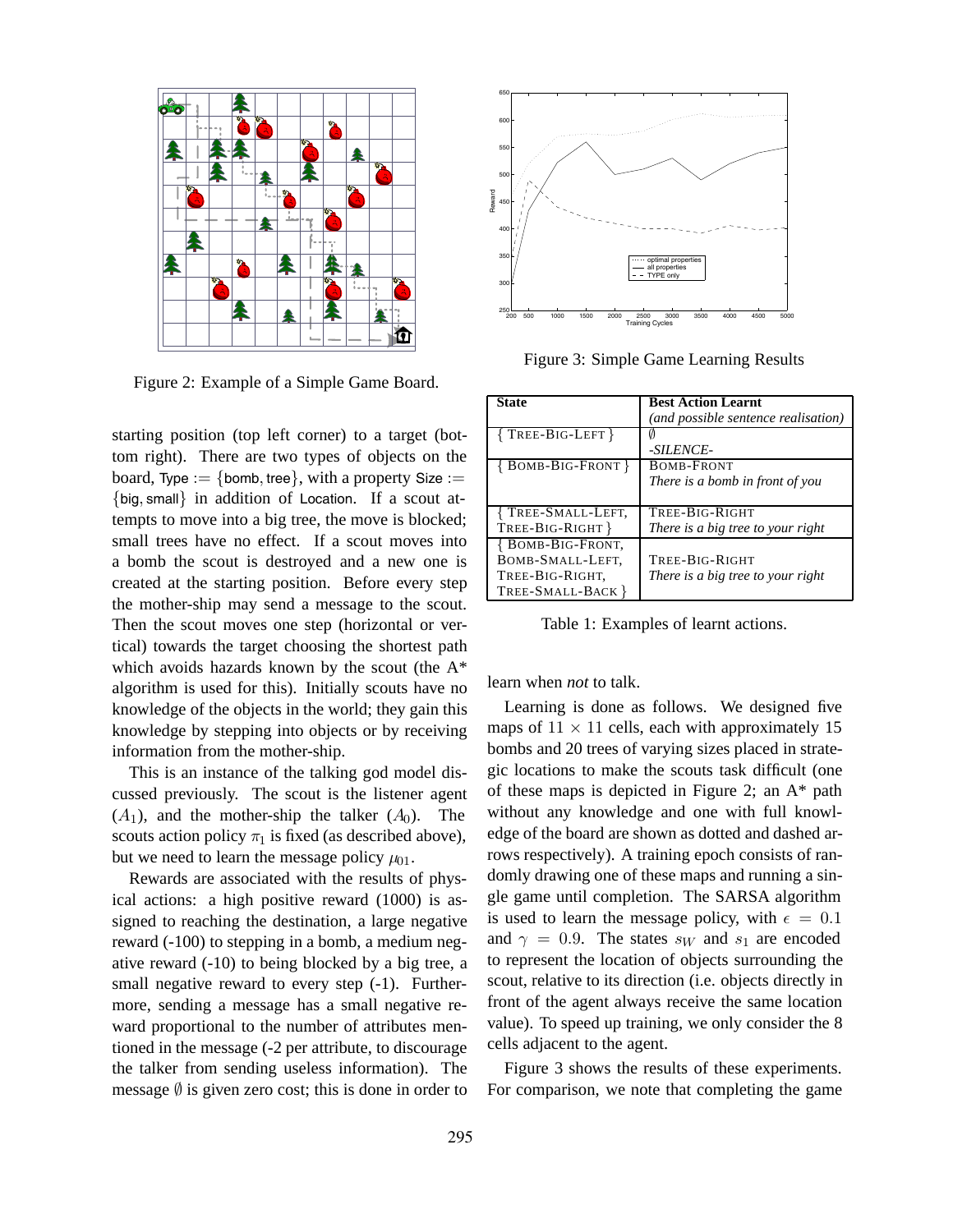with a uniformly random talking policy results in an average reward of less than <sup>−</sup>3000 meaning that on average more than 30 scouts die before the target is reached. The dashed line indicates the reward obtained during training for a policy which does not use the size attribute, but only type and location. This policy effectively learns that both bombs and trees in front of the agent are to be communicated, resulting in an average reward of approximately 400, and reducing the average number of deaths to less than 2. The solid line represents the results obtained by a policy that is forced to use all attributes. Despite the increase in communication cost, this policy can distinguish between small and large trees, and so it increases the overall reward two-fold. Finally, the dotted line represents the results obtained by a policy that can choose whether to use or not the size attribute. This policy proves to be even more effective than the previous one; this means that it has learnt to use the size attribute only when it is necessary. Some optimal (state,action) pairs learnt for this policy are shown in Table 1. The first three show correctly learnt optimal actions. The last is an example of a wrongly learnt action, due to the state being rare.

These are encouraging results, since they demonstrate in practice how optimal policies may be learnt for message planning. However, it should be clear form this example that, as we increase the number of types, attributes and values, this approach will become unfeasible. This is discussed in the next section.

# **4 Back-Off Policies**

One of the main problems when using RL in practical settings (and, more generally, using MDPs) is the exponential growth of the state space, and consequently of the learning time required. In our case, if there are  $M$  attributes, and each attribute  $p_i$  has  $N(p_i)$  values, then there are  $S = \prod_{i=1}^{M} N(p_i)$  pos-<br>sible sub-domains, and up to  $2^S$  states in the state sible sub-domains, and up to  $2^S$  states in the state<br>space. This exponential growth, unless addressed space. This exponential growth, unless addressed, will render MDP learning unfeasible.

NL domains are usually rich with structure, some of it which is known *a priori*. This is the case in text generation of descriptions for computer games, where we have many sources of information about the objects of discourse (i.e. world ontology, dynamics, etc.) We propose to tackle the problem of state dimensionality explosion by using this structure explicitly in the design of hierarchical policies.

We do so by borrowing the back-off smoothing idea from language models. This idea can be stated as: train a set of probability models, ordered by their specificity, and make predictions using the most specific model possible, but only if there is enough training data to support its prediction; otherwise, *back-off* to the next less-specific model available.

Formally, let us assume that for every state  $s$  we can construct a sequence of  $K$  embedded partial representations of increasing complexity,  $(s_{[1]},\ldots,s_{[k]},\ldots,s_{[K]})$ . Let us denote  $\hat{\pi}_{[k]}$  a sequence of policies operating at each of the partial representation levels respectively, and let each of these policies have a *confidence measurement*  $q_k(s)$ indicating the quality of the prediction at each state. Since  $k$  indicates increasingly complex, we require that  $c_k(s) \geq c_{k'}(s)$  if  $k < k'$ . Then, the most specific policy we can use at state s can be written as: cific policy we can use at state  $s$  can be written as:

$$
k_s^* := \arg\max_k \{k \cdot \operatorname{sign}\left(c_k(s) - \theta\right)\} \tag{1}
$$

A back-off policy can be implemented by choosing, at every state s the most specific policy available:

$$
\pi(s) = \hat{\pi}_{[k_s^*]}(s_{[k_s^*]})
$$
\n(2)

We can use a standard off-policy learning algorithm (such as Q-learning or SARSA) to learn all the policies simultaneously. At every step, we draw an action using (2) and update all policies with the obtained reward<sup>1</sup>. Initially, the learning will be driven by high-level (simple) policies. More complex policies will kick-in progressively for those states that are encountered more often.

In order to implement back-off policies for our setting, we need to define a confidence function  $q_k$ . A simple confidence measure is the number of times the state  $s_{[k]}$  has been previously encountered. This measure grows on average very quickly for small  $k$ states and slowly for high k states. Nevertheless, reoccurring similar states will have high visit counts

<sup>&</sup>lt;sup>1</sup>An alternative view of back-off policies is to consider that a single complete policy is being learnt, but that actions are being drawn from regularised versions of this policy, where the regularisation is a back-off model on the features. We show this in Appendix I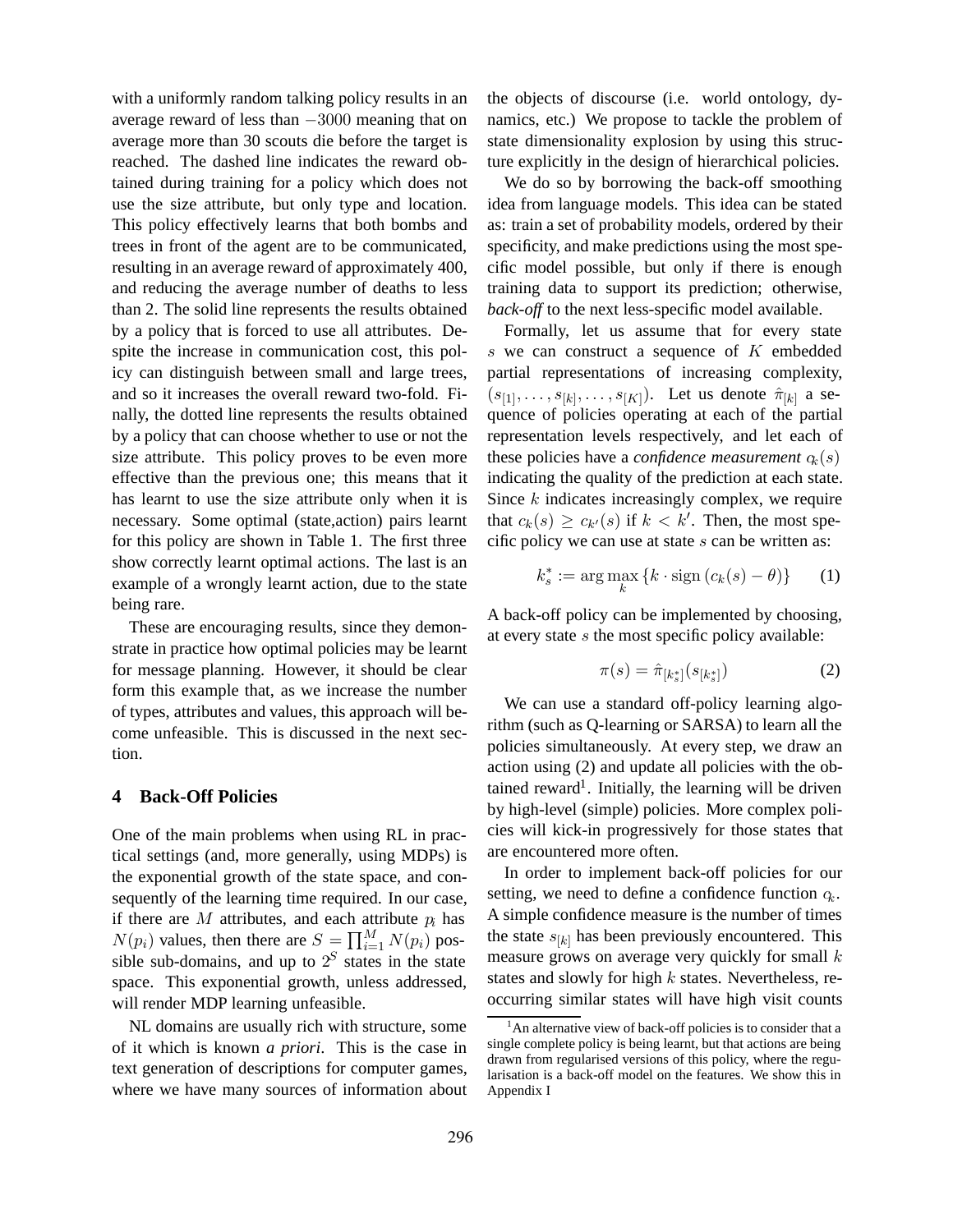

Figure 4: Back-Off Policy Simulation Results.

for all  $k$  values. This is exactly the kind of behaviour we require.

Furthermore, we need to choose a set of representations of increasing complexity. For example, in the case of  $n$ -gram models it is natural to choose as representations sequences of preceding words of increasing size. There are many choices open to us in our application domain. A natural choice is to order attribute types by their importance to the task. For example, at the simplest level of representation objects can be represented only by their type, at a second level by the type and colour, and at a third level by all the attributes. This same technique could be used to exploit ontologies and other sources of knowledge. Another way to create levels of representation of increasing detail is to consider different perceptual windows. For example, at the simplest level the agent can consider only objects directly in front of it, since these are generally the most important when navigating. At a second level we may consider also what is to the left and right of us, and finally consider all surrounding cells. This could be pursued even further by considering regions of increasing size.

#### **4.1 Simulation Results**

We present here a series of experiments based on the previous game setting, but further simplified to pinpoint the effect of dimensionality explosion, and how back-off policies can be used to mitigate it.

We modify the simple game of Section 3 as follows. First, we add a new object type, stone, and a new property Colour :=  $\{red, green\}$ . We let all trees be green and big and all bombs red and small, and furthermore we fix their location (i.e. we use one map instead of five). Finally we change the world behaviour so that an agent that steps into a bomb receives the negative reward but does not die, it continues until it reaches the target. All these changes are done to reduce the variability of our learning baseline.

At every game we generate 40 stones of random location, size and colour. Stepping on stones has no physical effect to the scout and it generates the same reward as moving into an empty cell, but this is unknown to the talker and will need to be learnt. These stones are used as *noise* objects, which increase the size of the state space. When there are no noise objects, the number of possible states is  $3^8 \approx 6.5K$ (the actual number of states will be much smaller since there is a single maze). Noise objects can take  $2 \times 2 = 4$  possible forms, so the total number of states with noise objects is  $(3 + 4)^8 \approx 6M$ . Even with such a simplistic example we can see how drastic the state dimensionality problem is. Despite the fact that the noise objects do not affect the reward structure of our simple game, reinforcement learning will be drastically slowed down by them.

Simulation results<sup>2</sup> are shown in Figure 4. First let us look at the results obtained using the full state representation used in Section 3 (noted Full State). Solid and dotted lines represent runs obtained with and without noise objects. First note that learning without noise objects (dotted circles) occurs mostly within the first few epochs and settles after 250 epochs. When noise objects are added (solid circles) learning greatly slows down, taking over 5K epochs. This is a typical illustration of the effect that the number of states has on the speed of learning.

An obvious way to limit the number of states is to eliminate features. For comparison, we learned a simple representation policy with states encoding only the type of the object *directly in front* of the agent, ignoring its colour and all other locations (noted Simple State). Without noise, the performance (dotted triangles) is only slightly worse than that of the original policy. However, when noise objects

 ${}^{2}$ Every 200 training epochs we run 100 validation epochs with  $\epsilon = 0$ . Only the average validation rewards are plotted.